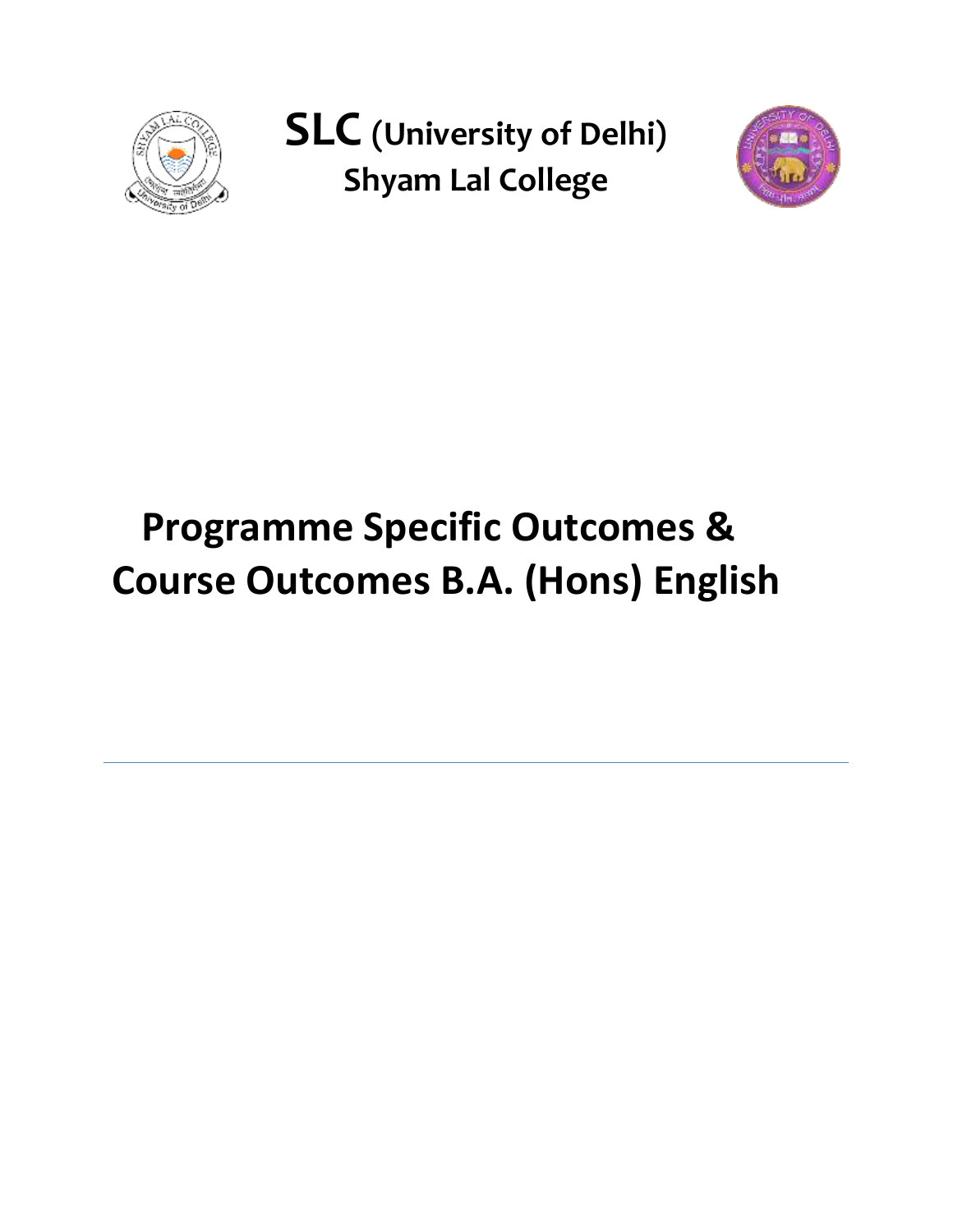| Programme                             | <b>Programme Specific Outcomes</b>                                                                                                                                                                                                                                                                                                                                                                                                                                                                                 |
|---------------------------------------|--------------------------------------------------------------------------------------------------------------------------------------------------------------------------------------------------------------------------------------------------------------------------------------------------------------------------------------------------------------------------------------------------------------------------------------------------------------------------------------------------------------------|
| <b>BA</b><br><b>ENGLISH</b><br>(HONS) | <b>PSO-1</b> : The programme educates students in both the artistry and utility of the<br>English language through an artistic/aesthetic study of language through texts and<br>the various historical and contemporary forms of culture. The creative faculties of<br>learners get continuously enhanced.                                                                                                                                                                                                         |
|                                       | <b>PSO-2:</b> It provides students with a constant enhancement of their critical faculties<br>in conceiving thoughts around literary areas/texts necessary in an academic<br>environment subsequently exercised in their respective career professions useful in<br>an increasingly complex and interdependent world.                                                                                                                                                                                              |
|                                       | <b>PSO-3:</b> The programme also graduates students with capabilities of performing<br>research, scrutiny, and undertake analysis of compositions/art works (book reviews<br>& film reviews for instance), and pursue criticism of literary and cultural texts from<br>various genres in different historical and stylistic perspectives and genres (art<br>criticism, writing feature articles for instance).                                                                                                     |
|                                       | <b>PSO-4:</b> It also facilitates students in the development of intellectual flexibility<br>something which works for them in getting professionally embellished with the use<br>of creativity and an acute sense of reasoning and intellectual subtlety so that their<br>engagement in respective career professions become a life-long learning.                                                                                                                                                                |
|                                       | <b>PSO-5:</b> The programme also lets students be familiar with geographies and<br>continents: their cultural and historical pasts. Students get familiar with literary<br>portrayals of socio-cultural values, mythologies and their religious and mystical<br>significance. This helps learners in creating/understanding a specific literary<br>heritage and its symbiosis with humanity at large.                                                                                                              |
|                                       | <b>PSO-6:</b> The programme also creates a solid coordination between knowledge and<br>character building. Students encounter a plethora of characters be it typecast or<br>radical, or socio-culturally located, and undertake in-depth critiques on all possible<br>scrutiny into character-selves—something which enables students in having a better<br>control and better furnish or even facilitate themselves with character building and<br>being responsible citizen/humans in the world.                 |
|                                       | <b>PSO-7:</b> The programme orients students to think in multi-dimensional ways and<br>processes. It helps them with governing tools of exercise (such as language,<br>rhetorics etc) in dealing with a given problem or situation where different<br>perspectives such as political, economic, social and cultural are juxtaposed<br>broadening the horizon of their thought processes. It helps students add dimensions<br>to their thinking and let the possibilities of debate and discussion leave open-ended |

# **Programme Specific Outcomes**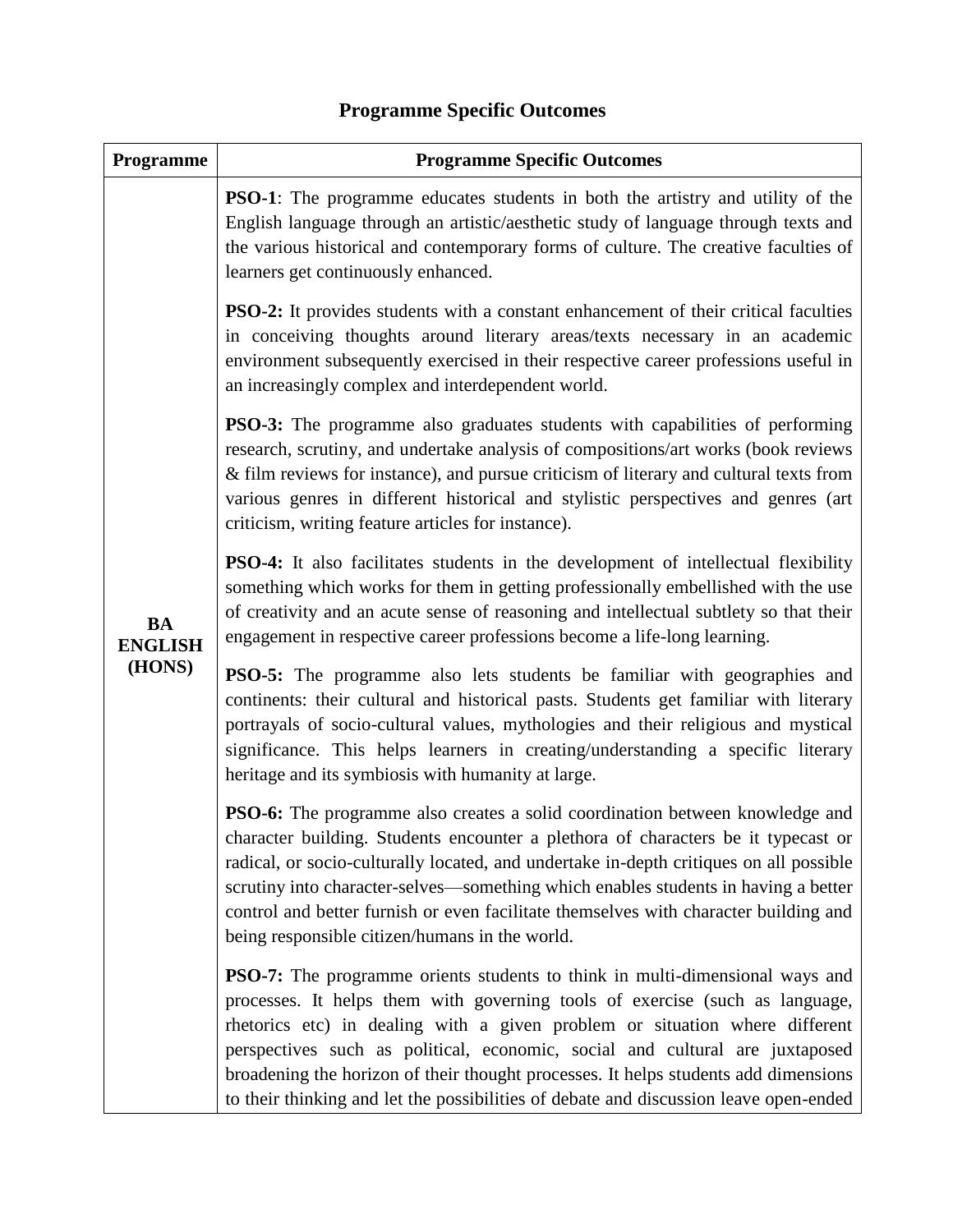always with more and more scope for investigation and research.

**PSO-8:** The programme connects learners with popular narratives, popular media forms and content. Parts of the programme's content have direct highlights on popular mediums of art such as painting, theatre, ballet/dance/musical etc. Students do take active interest in these areas and subsequently invest their career energy into these fields and attain success and popularity.

**PSO-9:** It enables the students to relate to trajectories of time: past, present and future. Students read literatures from a vast range of time-space zones ranging from the Greek antiquity to reading of ancient Sanskrit texts to readings of modern contemporary authors from India, Africa, and the Western world. This helps students in understanding the historiography of literary content including language and style—areas that add significantly in the understanding of "nation" and imbibe the learning into their own appropriations/creations.

**BA ENGLISH (HONS)**

**PSO-10:** Students pursuing this programme are trained into modules of interpretation such as those based on themes and content or also around compositional "forms" thereby exploring multiple layers of meaning embedded in a given text/situation. This efficiency thereafter also gets hugely added in their philosophical scrutiny.

**PSO-11:** Students under the programme are also trained (through literary festivals, debates and extempore etc) in developing their oratorical skills, organizational skills interactive and argumentative skills.

**PSO-12:** The programme also exposes students to possible innovative practices around pedagogy tools/methods (such as use of PPTs in presentations & other technological innovations) which a significant percentage of graduate students subsequently use in their own teaching pedagogy. Use of audio-visual tools, for instance, is regularly exercised upon and this adds to their meritorious teachinglearning paradigm.

**PSO-13:** The programme also connects students with their dealings with fantasy material and processing. Roles that fancy and imagination play in human life are crucially recognized through classroom textual discussions. Students do eventually relate these fantasy/imaginative material with visual narratives in other media and genres such as films and photography. They learn a set of relative adaptability skills of how in various creative ways art is composed and constantly work on their levels of efficiency around inter-connectivity of art forms and the artist's relationship with the art or writers' relationships with writings.

**PSO-14:** The programme also allows learners to recognize larger creative energies in the physical universe. It highlights on scientific scrutiny while it directs students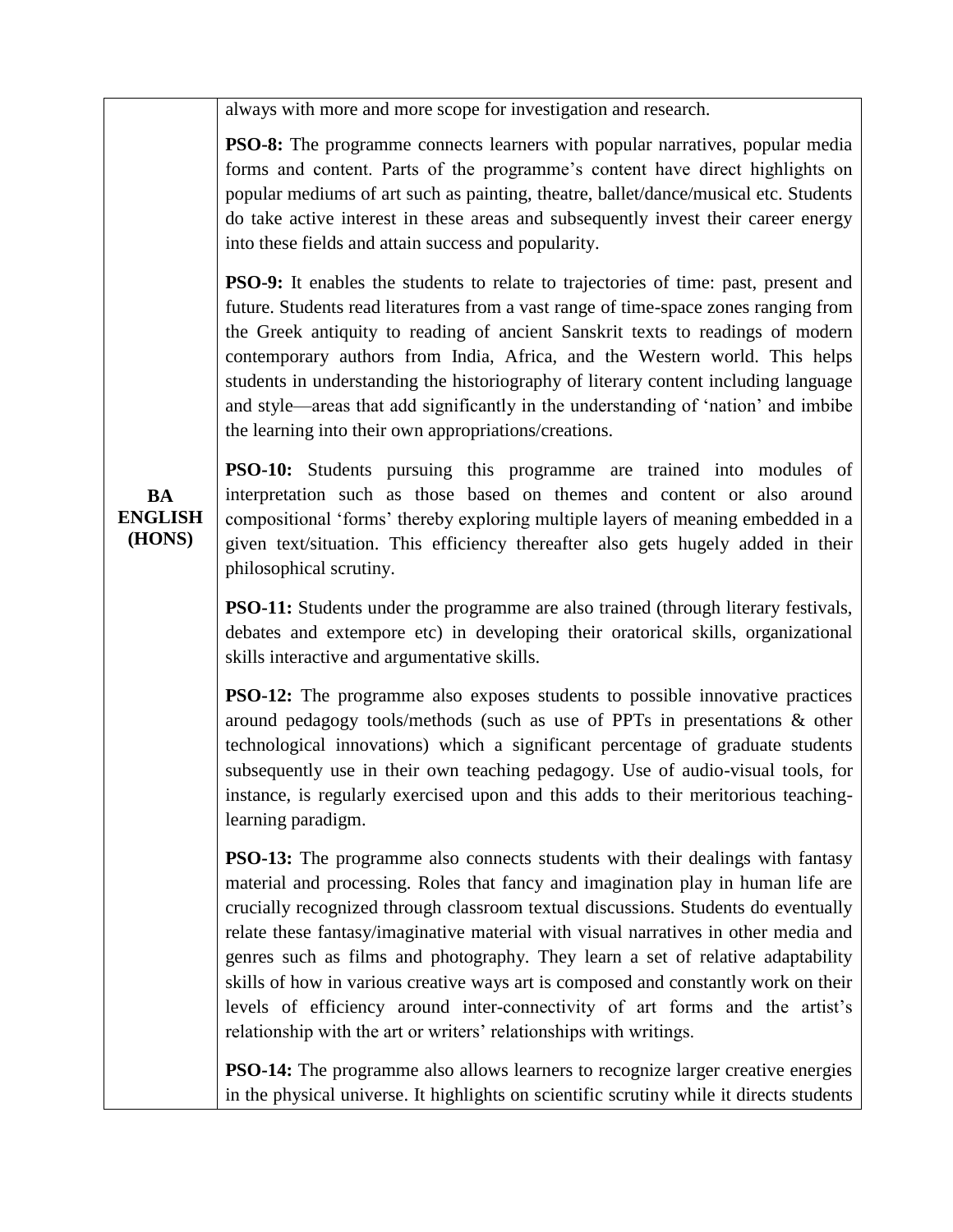to look closely into Nature or human behaviour. It takes learners into recognition of the creative forms and their inherent compositional traits. Either through readings around "Renaissance liberal humanism" or "Naturalism" (/Darwinian evolution studies) or around the "Romantic" authors, the programme connects learners with a sound understanding of the rootedness whether scientific or metaphysical, and inculcates a vision of the larger creative processes.

**PSO-15:** The programme brings forth a set of research skills in students and brings competence in them required to maintain the national standards in R&D and also makes them competent in following on international research frameworks keeping in view the latest research aspects around literary genres and texts and cultural exchange.

#### **Course Outcomes: Semester I:**

| <b>Course Name</b>                             | <b>Learning Outcomes</b>                                                                                                                                                                                                                                                                                                                                                                                                                                                                                                                                                        | <b>PSOs are attained by</b>                                                                                                                                                                                                                                                                                         |
|------------------------------------------------|---------------------------------------------------------------------------------------------------------------------------------------------------------------------------------------------------------------------------------------------------------------------------------------------------------------------------------------------------------------------------------------------------------------------------------------------------------------------------------------------------------------------------------------------------------------------------------|---------------------------------------------------------------------------------------------------------------------------------------------------------------------------------------------------------------------------------------------------------------------------------------------------------------------|
|                                                | <b>CO1</b> : Students get introduced to ancient Indian<br>literary traditions such as Epics and other texts<br>transmitted through the oral medium/texts emerging<br>through Indian oral storytelling.                                                                                                                                                                                                                                                                                                                                                                          | Students are trained in<br>getting aquatinted with<br>Indian classical literary<br>forms and genres through                                                                                                                                                                                                         |
| <b>Indian Classical</b><br><b>Literature</b>   | CO2: Students get to understand and learn the<br>fundamental acts of 'reading' poetic and dramatic or<br>performative texts from the Indian domain.<br><b>CO3</b> : Students also learn how to analyse a text or<br>textual passages (Poetry & Drama) keeping in mind<br>the historiography, mythology and cultural values<br>associated therein in an Indian context.<br><b>CO4</b> : Students encounter and learn basic literary<br>aesthetics/terminology such as imageries, similes,<br>metaphors and intricacies of language with reference<br>to Indian/Sanskrit poetics. | classroom lectures and<br>discussions<br>Students are encouraged to<br>read texts followed by<br>critical essays and develop<br>their ideas and arguments<br>around Indian classical<br>texts<br>Students also attain<br>learning and development<br>through continuous<br>writing assignments and<br>presentations |
| <b>European Classical</b><br><b>Literature</b> | <b>CO1:</b> Students get introduced to ancient Greek<br>literary traditions such as Epics and other texts<br>transmitted through the oral medium/texts emerging<br>through Greek oral storytelling.<br>CO2: Students get to understand and learn the<br>fundamental<br>acts<br>of<br>'reading'<br>poetic<br>and<br>dramatic/performative texts in the Greek literary<br>tradition.                                                                                                                                                                                              | Students are trained in<br>getting aquatinted with<br>Greek classical literary<br>forms and genres through<br>classroom lectures and<br>discussions<br>Students are encouraged to<br>read texts followed by                                                                                                         |
|                                                | <b>CO3</b> : Students also learn how to analyse a text or                                                                                                                                                                                                                                                                                                                                                                                                                                                                                                                       | critical essays and develop                                                                                                                                                                                                                                                                                         |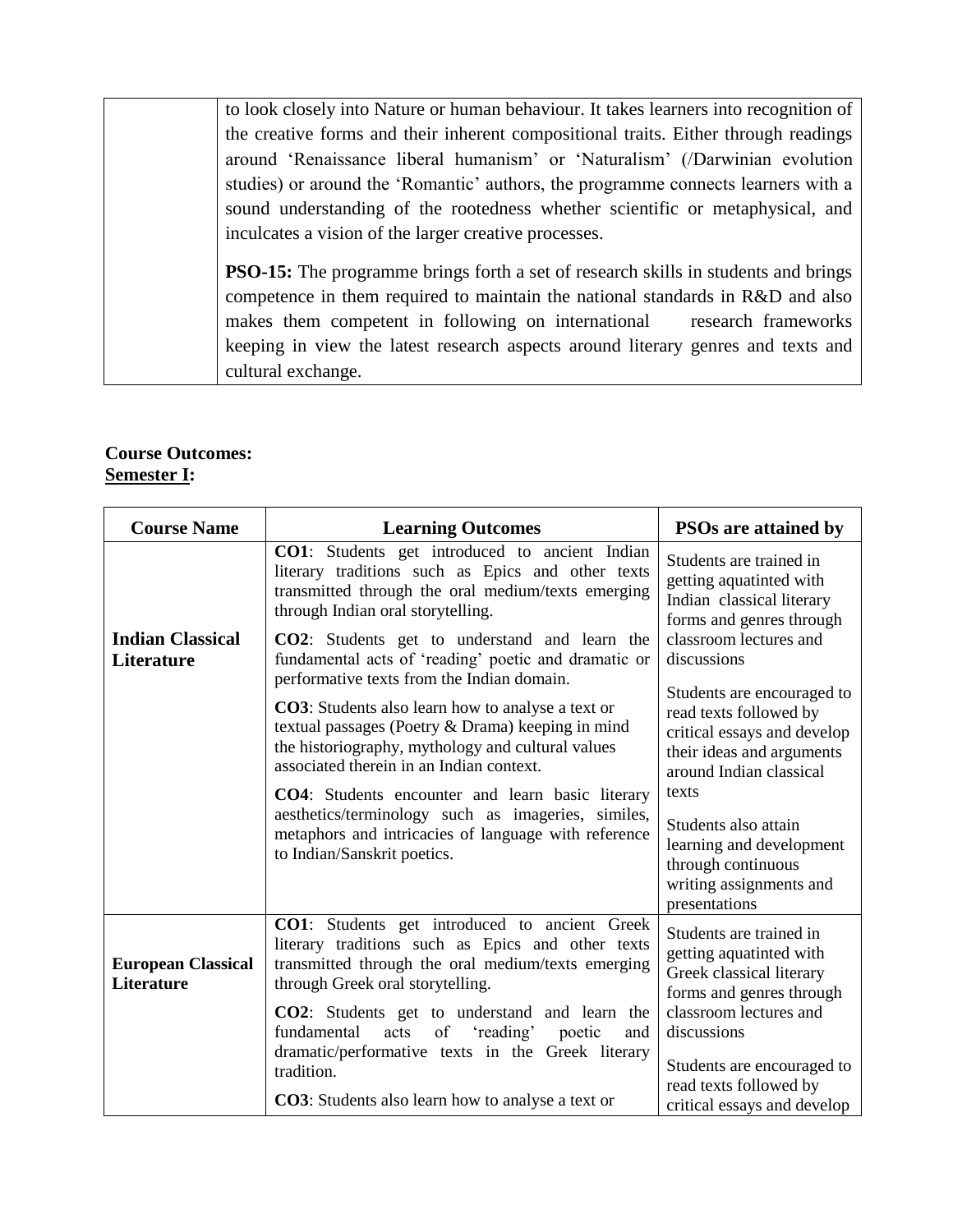| textual passages (Poetry & Drama) keeping in mind<br>the historiography, mythology and cultural values<br>associated therein in the Greek domain.                                              | their ideas and arguments<br>around Greek classical<br>texts                                                       |
|------------------------------------------------------------------------------------------------------------------------------------------------------------------------------------------------|--------------------------------------------------------------------------------------------------------------------|
| CO4: Students encounter and learn basic literary<br>aesthetics/terminology such as imageries, similes,<br>metaphors and intricacies of language with reference<br>to ancient Greek literature. | Students also attain<br>learning and development<br>through continuous<br>writing assignments and<br>presentations |

# **Course Outcomes: Semester II:**

| <b>Course Name</b>                                                        | <b>Learning Outcomes</b>                                                                                                                                                                                                                                                                                                                                                                                                                                                                                                                                                                                                                                                                                                             | <b>PSOs are attained</b>                                                                                                                                                                                                                                  |
|---------------------------------------------------------------------------|--------------------------------------------------------------------------------------------------------------------------------------------------------------------------------------------------------------------------------------------------------------------------------------------------------------------------------------------------------------------------------------------------------------------------------------------------------------------------------------------------------------------------------------------------------------------------------------------------------------------------------------------------------------------------------------------------------------------------------------|-----------------------------------------------------------------------------------------------------------------------------------------------------------------------------------------------------------------------------------------------------------|
|                                                                           |                                                                                                                                                                                                                                                                                                                                                                                                                                                                                                                                                                                                                                                                                                                                      | by                                                                                                                                                                                                                                                        |
|                                                                           | <b>CO-1:</b> This course introduces students to understand the                                                                                                                                                                                                                                                                                                                                                                                                                                                                                                                                                                                                                                                                       | Classroom                                                                                                                                                                                                                                                 |
|                                                                           | role of English for literary writings to expand colonial                                                                                                                                                                                                                                                                                                                                                                                                                                                                                                                                                                                                                                                                             | Teaching and                                                                                                                                                                                                                                              |
| <b>Indian Writing</b>                                                     | ideology. Subsequently students also learn to recognize                                                                                                                                                                                                                                                                                                                                                                                                                                                                                                                                                                                                                                                                              | <b>Group Discussions</b>                                                                                                                                                                                                                                  |
| in English                                                                | the independent genre Indian Writing in English-                                                                                                                                                                                                                                                                                                                                                                                                                                                                                                                                                                                                                                                                                     | on major texts,                                                                                                                                                                                                                                           |
|                                                                           | colonialism,<br>neocolonialism<br>resisting<br>and<br>finally                                                                                                                                                                                                                                                                                                                                                                                                                                                                                                                                                                                                                                                                        | authors and areas                                                                                                                                                                                                                                         |
|                                                                           | championing the cause of the underdog. The course<br>basically aims to<br>attain in learners<br>a<br>thorough<br>understanding of how Indian Writing in English starting<br>from Bankim Chandra Chatterjee's Rajmohan's Wife has<br>become a major literary, intellectual force.<br><b>CO-2</b> : The course aims to introduce students to Indian<br>Writing in English in terms of various themes, socio-<br>political, cultural and deals with the discourse of<br>postcolonialism. The course explains how does Indian<br>Writing in English becomes a tool not only to write back<br>to the Empire but also dismantle the colonial hegemony in<br>the postcolonial, globalized world and create separate<br>identity of its own. | Adequate<br>emphasis on<br>history of Indian<br>English (language,<br>style etc) and the<br>stages of its<br>development<br>through<br>compositions<br>Assignments $\&$<br>presentations to<br>ensure that<br>students have<br>understood the<br>concepts |
| <b>British Poetry</b><br>and Drama: 14th<br>to 17 <sup>th</sup> Centuries | $CO-1$ :<br>historical<br><b>Students</b><br>about<br>art/drama<br>learn<br>movements in Europe especially the Renaissance which<br>was a watershed event in European history. Students learn<br>how it rebelled against the superstitions of the Middle<br>Ages and ushered in an era of liberty in art, literature and<br>science, bringing in a revolution in intellectual thought.<br>Students read through plays and poetic compositions that                                                                                                                                                                                                                                                                                   | Interactive<br>discussions in<br>small groups on<br>the art of poetry<br>and drama and<br>also through<br>tutorial classes                                                                                                                                |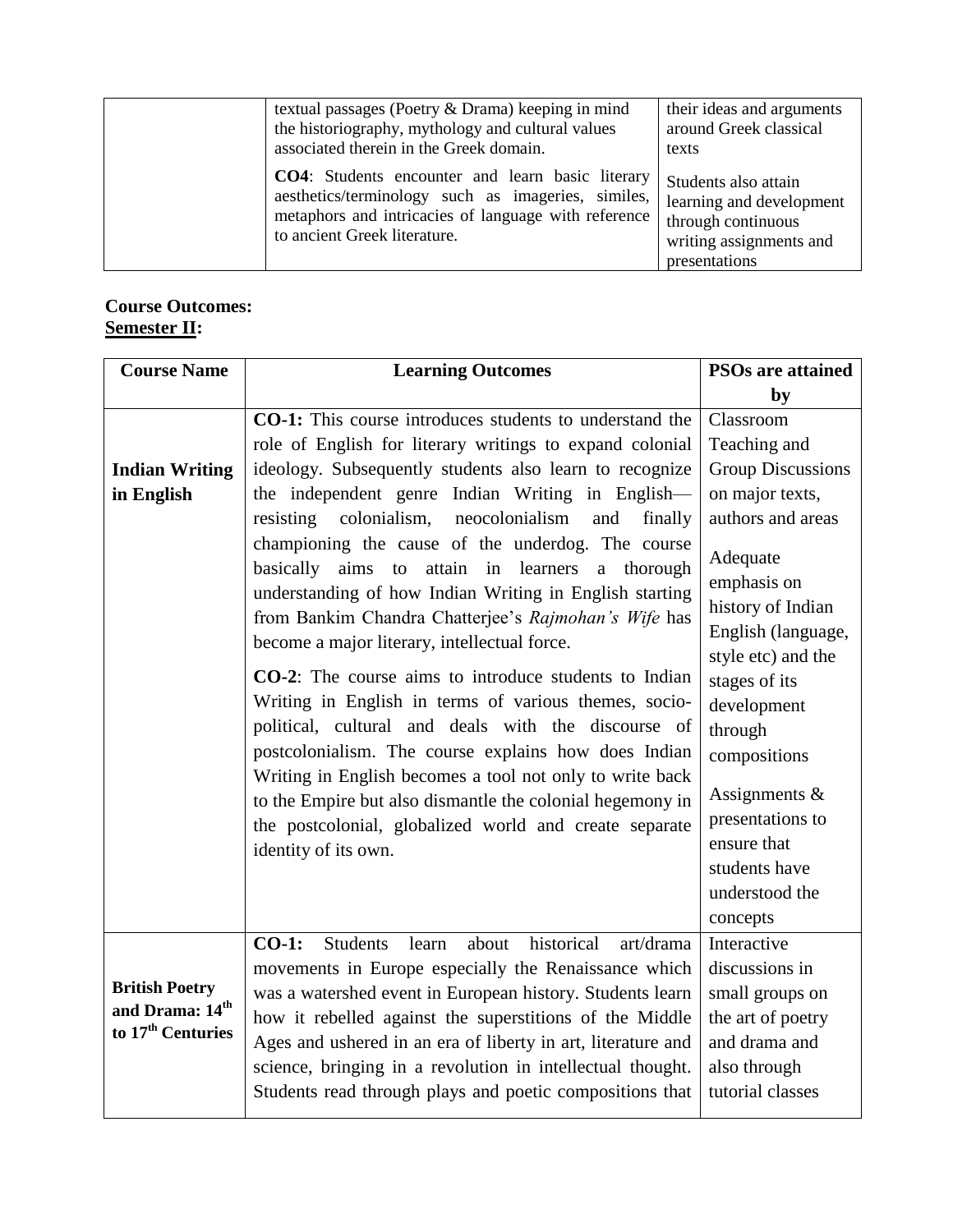allow them to improve their critical thinking as well as historical knowledge. CO 2: Students are encouraged to exercise multiple interpretations of texts, of characterization, and themes including perspective of the disabled which was a praiseworthy approach. Texts like Doctor Faustus and those of Shakespeare connect students' learning with Renaissance art and liberal humanism while authors like Wyatt, Surrey and Sidney make them connect to the classicist learning of the Renaissance. Students also get to understand major literary forms such as tragedy, comedy, and also tragi-comedy together with poetic forms such as sonnet and other poetic devices involved therein. Assignments that test the clarity of thought in the thematic and linguistic understanding of texts. Representation of the Age and it's literary merits through slides/ Presentations/tests.

#### **Course Outcomes: Semester III:**

| <b>Course Name</b> | <b>Learning Outcomes</b>                                                                                                                                                                                                                                                                                                                                  | <b>PSOs are attained</b>                                                                               |
|--------------------|-----------------------------------------------------------------------------------------------------------------------------------------------------------------------------------------------------------------------------------------------------------------------------------------------------------------------------------------------------------|--------------------------------------------------------------------------------------------------------|
|                    |                                                                                                                                                                                                                                                                                                                                                           | by                                                                                                     |
|                    | <b>CO-1:</b> Students are able to locate American Literature as                                                                                                                                                                                                                                                                                           | Interactive                                                                                            |
| American           | a second world literary site, different from the                                                                                                                                                                                                                                                                                                          | discussions in                                                                                         |
| Literature         | conventional British Literature<br>and read through                                                                                                                                                                                                                                                                                                       | small groups in                                                                                        |
|                    | American Poetry, American Novel & American Drama.                                                                                                                                                                                                                                                                                                         | <b>Tutorial classes</b>                                                                                |
|                    | <b>CO2</b> : Students also read through textual depictions of<br>slavery and its probable resistance and the circumstances<br>that gave rise to the prolific identity issues around<br>'American dream' depicted in texts.                                                                                                                                | Undertaking<br>reading-based<br>assignments on<br>thematic topics                                      |
|                    | <b>CO-3:</b> Students also learn about the struggle between<br>Blacks and White Settlers on one hand; and Red Indians<br>and White Americans on the leading to emergence of a<br>"New America" with promise of greater Civil Liberty. A<br>text like Toni Morrison's Beloved centers around the<br>theme of slavery— a major issue in contemporary world. | Also through film<br>screenings (text-<br>to-film<br>adaptations) and<br>through<br>test/presentations |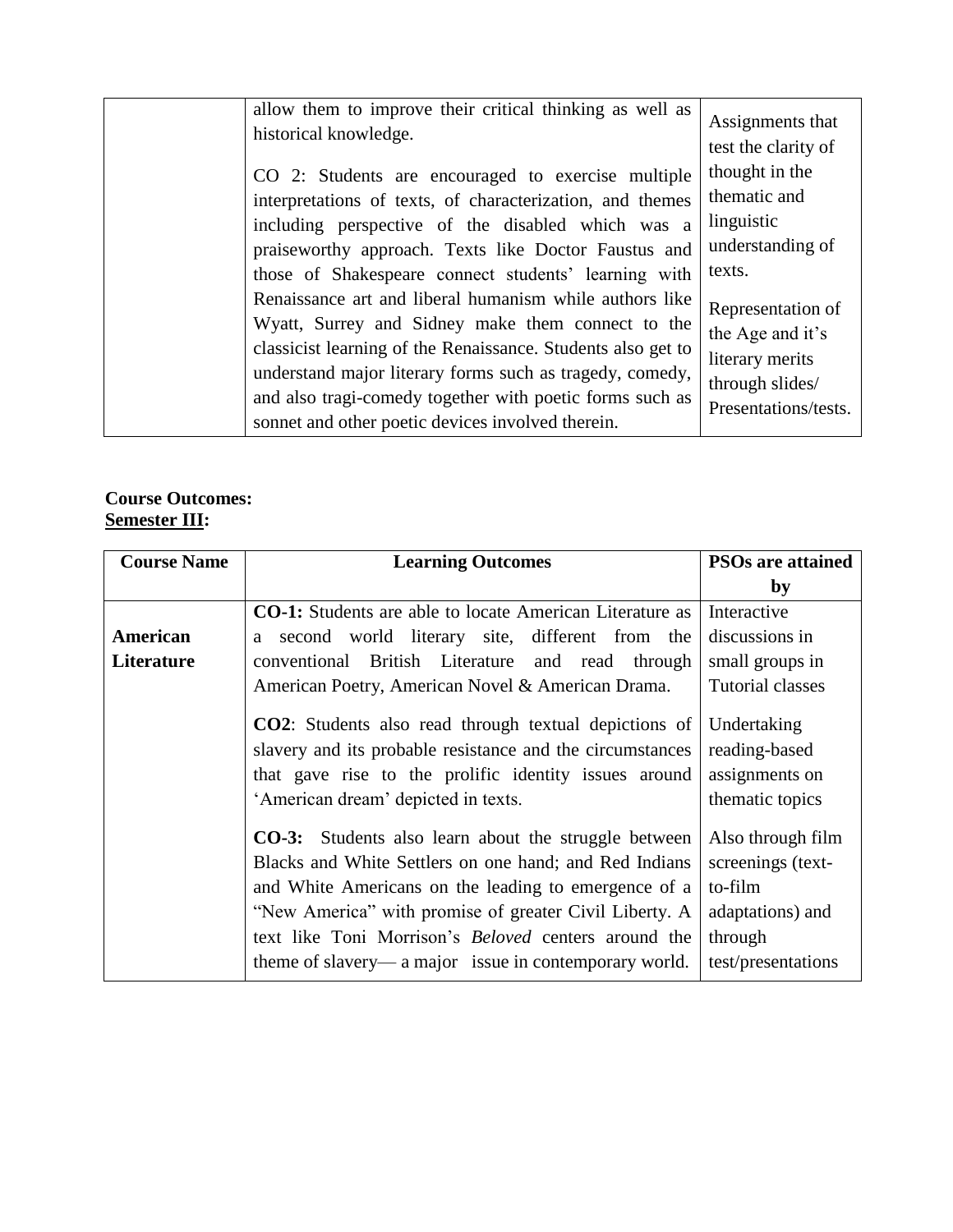|                                                                                                | CO 1: This course enables students to see the impact of                                                                                                                                                                                                                                                                                                                                                                                                                                                                                                                                                                                                            | Interactive                                                                                                                                                                                             |
|------------------------------------------------------------------------------------------------|--------------------------------------------------------------------------------------------------------------------------------------------------------------------------------------------------------------------------------------------------------------------------------------------------------------------------------------------------------------------------------------------------------------------------------------------------------------------------------------------------------------------------------------------------------------------------------------------------------------------------------------------------------------------|---------------------------------------------------------------------------------------------------------------------------------------------------------------------------------------------------------|
| Popular                                                                                        | the discovery of printing technology proliferating into                                                                                                                                                                                                                                                                                                                                                                                                                                                                                                                                                                                                            | discussions in                                                                                                                                                                                          |
| <b>Literature</b>                                                                              | creations of multiple publication genres of popular                                                                                                                                                                                                                                                                                                                                                                                                                                                                                                                                                                                                                | small groups in                                                                                                                                                                                         |
|                                                                                                | literature.                                                                                                                                                                                                                                                                                                                                                                                                                                                                                                                                                                                                                                                        | <b>Tutorial Classes.</b>                                                                                                                                                                                |
|                                                                                                | CO 2: Students get to understand terms and areas such as<br>'bestsellers', 'classics' 'Children's Literature', 'thriller'<br>etc through in-depth textual scrutiny and analysis.<br>CO3: Students get densely introduced to forms of<br>'fiction' including the visual media such as films.<br>Students study film areas such as James Bond, Pulp<br>Fiction, Detective and Crime genres.<br><b>CO4</b> : Students learn about the intricacies around the<br>debate between literary and non-literary fiction. Texts like<br>Lewis Carrol's Through the Looking Glass creates a<br>world around a child's fantasy which is very much a part<br>of our imagination. | Through critical<br>thought processes<br>exercised through<br>presentations and<br>test.                                                                                                                |
| <b>British Poetry</b><br>and Drama:<br>$17^{\text{th}}$ & $18^{\text{th}}$<br><b>Centuries</b> | CO1: This course makes students learn British Literature<br>of the $17th$ century in its varied genres, the historical<br>ruptures and intellectual debates of the time such as<br>Puritanism.<br>CO2: The course makes students explore the issues on<br>succession and individualism pertinent to the Jacobean<br>Age and relate issues with textual ramifications.<br>CO3: Students also develop their takes/readings on the<br>idea of the evil/good, virtue/vice and also on Christian<br>theme of 'Fall of Man' represented in "Paradise Lost"                                                                                                               | Interactive<br>discussions in<br>small groups in<br><b>Tutorial Classes</b><br>How to think<br>critically and write<br>with clarity<br><b>Test/Presentations</b><br>and also through a<br>discussion on |
|                                                                                                | offering fresh perspectives to the knowledge of<br>cosmology, theology and human dealings with notions of<br>'vice' and the 'evil'.                                                                                                                                                                                                                                                                                                                                                                                                                                                                                                                                | writing techniques                                                                                                                                                                                      |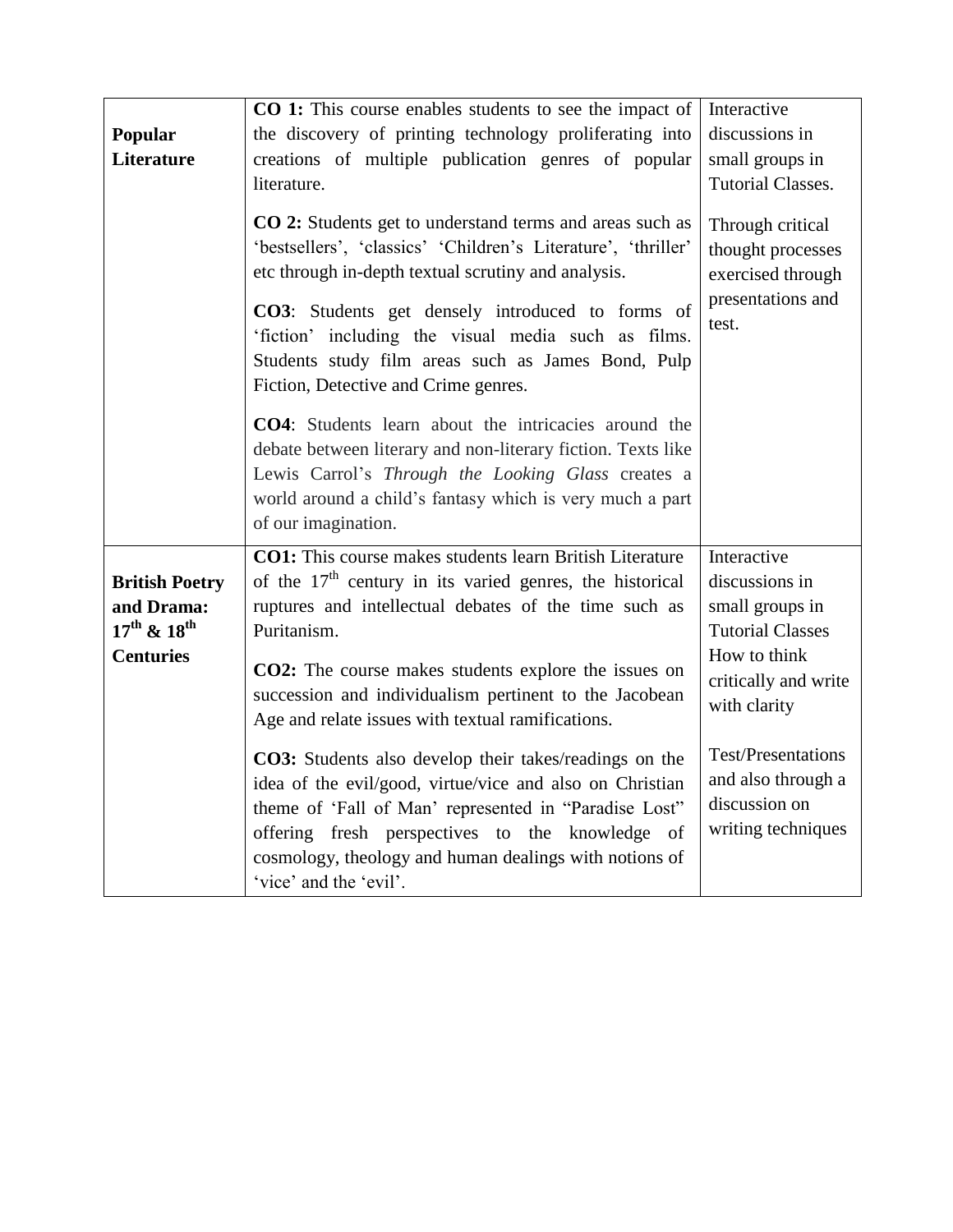## **Course Outcomes: Semester IV:**

| <b>Course Name</b>                       | <b>Learning Outcomes</b>                                                                                                                                                                                                                                                                                                | <b>PSOs are attained</b>                                                              |
|------------------------------------------|-------------------------------------------------------------------------------------------------------------------------------------------------------------------------------------------------------------------------------------------------------------------------------------------------------------------------|---------------------------------------------------------------------------------------|
|                                          |                                                                                                                                                                                                                                                                                                                         | by                                                                                    |
|                                          | CO 1: This course covers the Restoration Era (1660) till                                                                                                                                                                                                                                                                | Interactive                                                                           |
| <b>British</b>                           | the Enlightenment Period (1715-1789) with Charles II                                                                                                                                                                                                                                                                    | discussions in                                                                        |
| Literature:                              | becoming the monarch in 1660 and reacting against the                                                                                                                                                                                                                                                                   | small groups in                                                                       |
| 18 <sup>th</sup> Century                 | high moral ethics of Puritan England. Students get a                                                                                                                                                                                                                                                                    | <b>Tutorial Classes</b>                                                               |
|                                          | strong sense of the political influences on Literary<br>compositions.<br><b>CO2:</b> Students also get to discuss and improve on their                                                                                                                                                                                  | By making<br>learners think<br>critically and write                                   |
|                                          | knowledge around the rise of novels for the first time in                                                                                                                                                                                                                                                               | with clarity                                                                          |
|                                          | English literature/England. The advent of the periodicals<br>saw the rise of empiricism and literature for the first time<br>in English Literature.<br>CO3: Students identify and recognize literary forms and<br>areas such as 'mock-epic', 'satire' and 'political<br>literature' with highlights on Dryden and Pope. | By discussing<br>Examination<br>questions $\&$<br>making learners do<br>Presentations |
|                                          |                                                                                                                                                                                                                                                                                                                         |                                                                                       |
| <b>British</b><br>Romantic<br>Literature | CO I: The Romantic Period (1798-1837) was a critical<br>link between Enlightenment and Modern Period. Students<br>get to know of the influences of the French Revolution in<br>Literature. The course also allows students to critically<br>read lyrical poetry/ Nature poetry composed<br>the                          | Interactive<br>discussions in<br>small groups in<br><b>Tutorial Classes</b>           |
|                                          | Romantics who believed in the idea of "Liberty, Equality<br>and Fraternity."                                                                                                                                                                                                                                            | By making<br>students think                                                           |
|                                          | <b>CO2</b> : Students also read about the French philosopher<br>Rousseau who was an inspirational figure and his role in                                                                                                                                                                                                | critically and write<br>with clarity                                                  |
|                                          | the history of ideas and political philosophy and connect<br>his ideas with literary texts.                                                                                                                                                                                                                             | Discussing Exam<br>Questions and                                                      |
|                                          | <b>CO3</b> : The course also enables students to understand<br>musicality in art/poetry and the use of poetry for the<br>common masses.                                                                                                                                                                                 | Answer writing<br>Techniques                                                          |
|                                          | <b>CO4</b> : The course also makes learners understand literary<br>reflections of marginalized voices (for the first time as we<br>see that a "leech gatherer" becomes the hero of<br>Wordsworth's "Resolution and Independence" or a small,                                                                            |                                                                                       |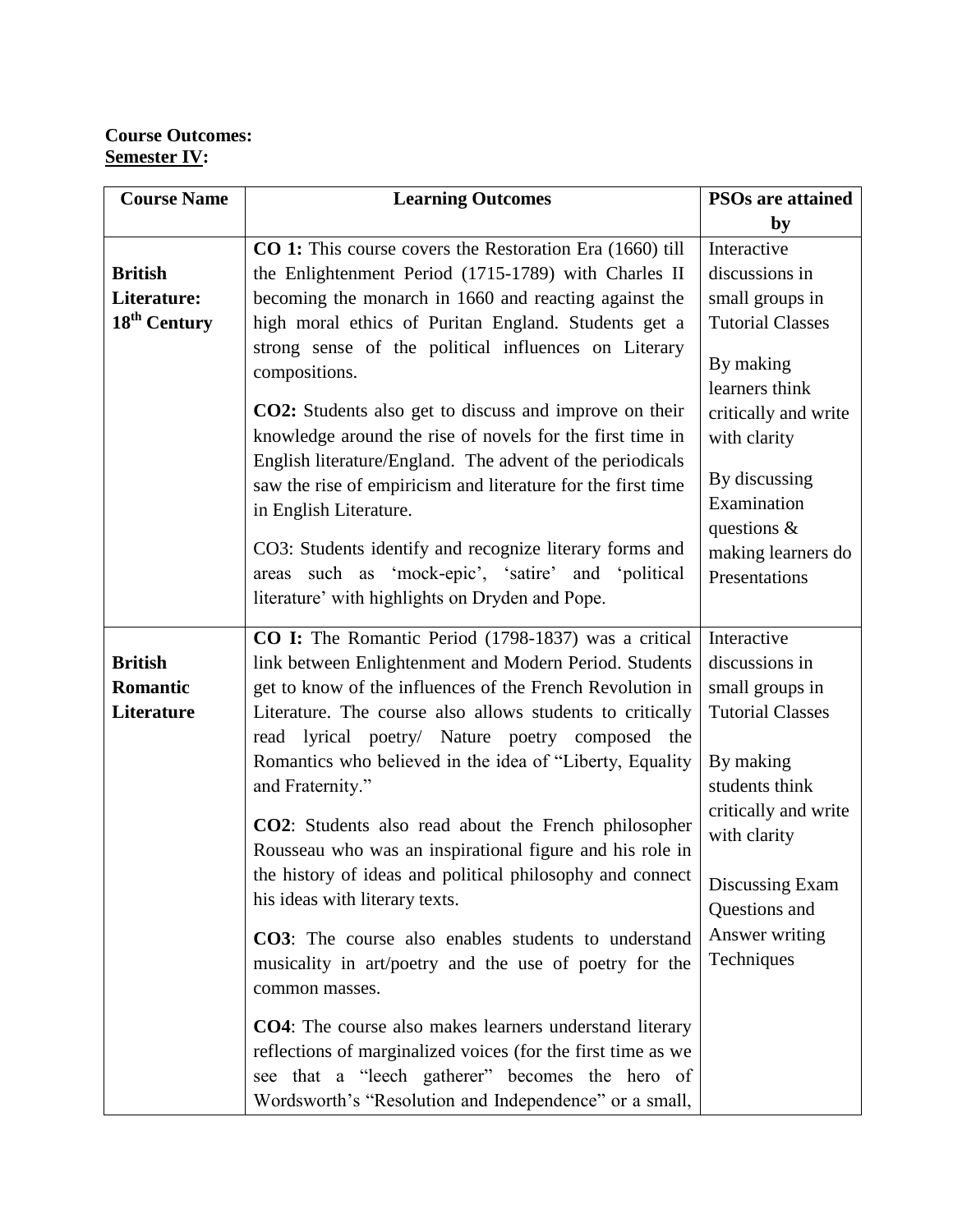|                              | country girl like Lucy, an embodiment of innocence and<br>simplicity being the focus of attention). |                         |
|------------------------------|-----------------------------------------------------------------------------------------------------|-------------------------|
|                              | $\overline{CO-1}$ : The 19 <sup>th</sup> century England popularly known as                         | Interactive             |
| <b>British</b>               | Victorian Era (1837-1901) saw the rapid rise of                                                     | discussions in          |
| Literature: 19 <sup>th</sup> | industrialization in England. Students in this Course                                               | small groups in         |
| <b>Century</b>               | educate themselves around the economic forces of                                                    | <b>Tutorial Classes</b> |
|                              | Industrialization and their impacts on human lives.                                                 | By making               |
|                              | <b>CO2</b> : Students also relate a text such as Dickens's Great                                    | students think          |
|                              | <i>Expectations</i> Karl Marx's articulations on working class                                      | critically and write    |
|                              | and capital and other challenging aspects of capitalism.                                            | with clarity            |
|                              | <b>CO3</b> : Students also understand Scientific discoveries such                                   | Discussing Exam         |
|                              | as Darwin's theory of the evolution of Man in a historical                                          | Questions & also        |
|                              | and literary preview.                                                                               | by presentations        |

# **Course Outcomes: Semester V:**

| <b>Course Name</b> | <b>Learning Outcomes</b>                                                                                                                                                                                                            | <b>PSOs are attained</b>                                             |
|--------------------|-------------------------------------------------------------------------------------------------------------------------------------------------------------------------------------------------------------------------------------|----------------------------------------------------------------------|
|                    |                                                                                                                                                                                                                                     | $\mathbf{by}$                                                        |
| Women's<br>Writing | <b>CO-1:</b> This Course focuses on writings by women.<br>Students learn women's writings as different texts<br>highlighting on gender issues, and areas that deal with<br>women's subjective positions in society and all kinds of | Interactive<br>discussions in small<br>groups in Tutorial<br>Classes |
|                    | socio-psychological roles and duties they grapple with<br>having specific focus on texts and female agencies<br>portrayed therein.                                                                                                  | By making students<br>think critically and<br>write with clarity     |
|                    | <b>CO-2:</b> This paper focuses on those stories, poems,<br>novels, autobiographies, and theoretical writings that<br>most clearly articulate the struggle to define experiences<br>and challenge patriarchal constructs.           | Discussing Exam<br>Questions and<br>presentations                    |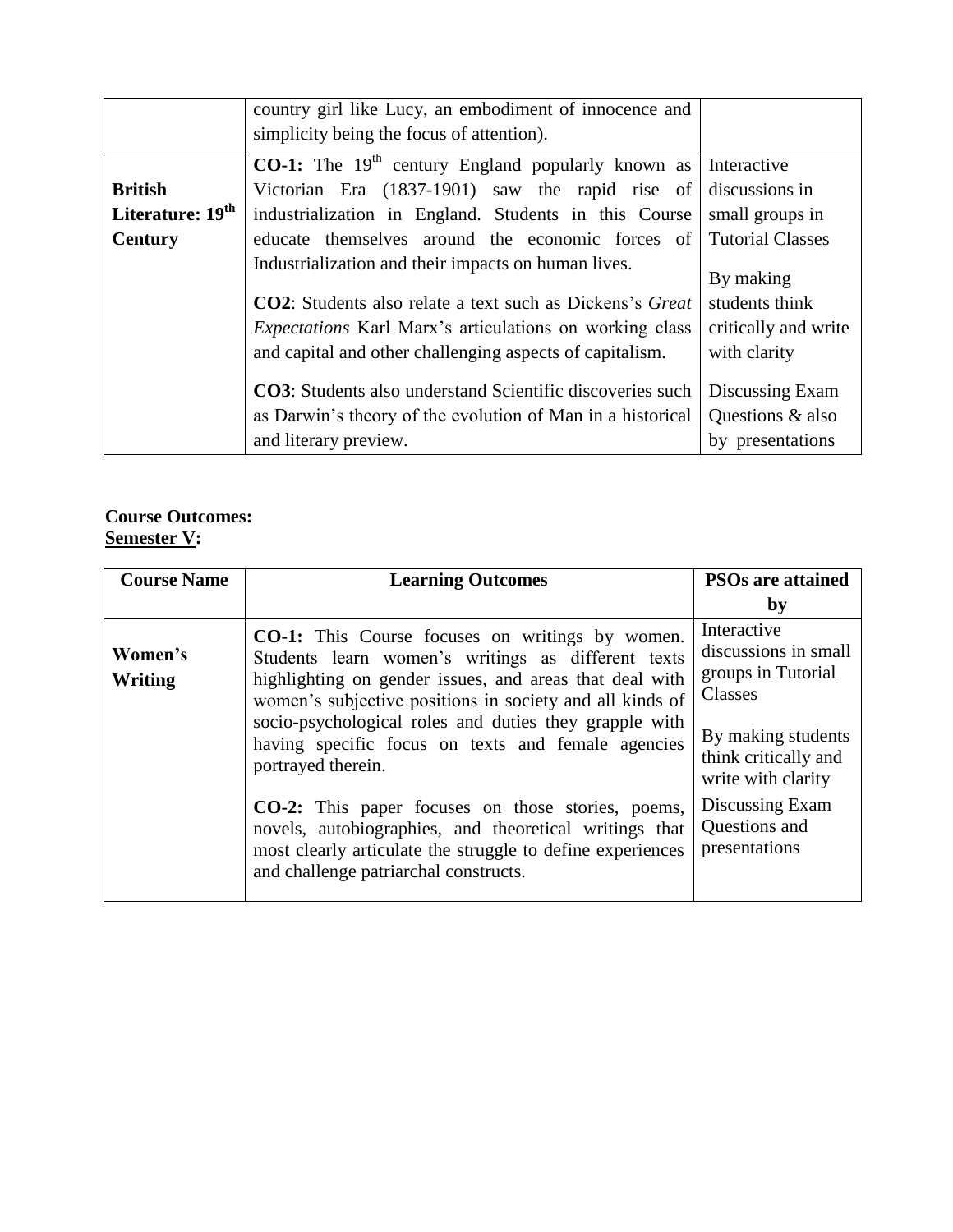|                        | <b>CO-1:</b> Students learn about intellectual movements, art                                                                                                                                                                                                                                                                                                           | Interactive                                |
|------------------------|-------------------------------------------------------------------------------------------------------------------------------------------------------------------------------------------------------------------------------------------------------------------------------------------------------------------------------------------------------------------------|--------------------------------------------|
| <b>British</b>         | movements of the $20th$ century with reference to a                                                                                                                                                                                                                                                                                                                     | discussions in small                       |
| <b>Literature: The</b> | number of political upheavals and monumental historical                                                                                                                                                                                                                                                                                                                 | groups in Tutorial                         |
| Early 20 <sup>th</sup> | events which had a deep effect on English Literature                                                                                                                                                                                                                                                                                                                    | Classes                                    |
| <b>Century</b>         | announcing the beginning and growth of modernism                                                                                                                                                                                                                                                                                                                        | By making students                         |
|                        | <b>CO2</b> : Students also connect Modernism as a utopian<br>vision of human life and society and as an intellectual art                                                                                                                                                                                                                                                | think critically and<br>write with clarity |
|                        | movement with the literary productions across all three<br>genres.                                                                                                                                                                                                                                                                                                      | Discussing Exam<br>Questions and           |
|                        | <b>CO3</b> : Students discuss in depth contradictions in<br>life/worldview coming off the two World Wars as<br>something which shook man's faith in religion,<br>established ideas of the Church creating a sense of<br>doubt—introspected and learnt through all textual<br>readings.                                                                                  | presentations                              |
|                        | <b>CO4</b> : Students get to think philosophically in lines with<br>existentialist principles of man, creation, and the purpose<br>of life and human action. Samuel Beckett's Waiting for<br>Godot for instance, teaches students to think seriously on<br>the possible meaninglessness and purposelessness in<br>man's pursuit around existentialist dilemmas.         |                                            |
|                        | <b>CO-2:</b> Students also learn the newer developments in<br>fiction writing and narrative techniques of the same.<br>Students exercise in detail through textual case studies on<br>techniques and aspects of the psychological novel as a<br>literary form with highlights on Virginia Woolf's Mrs<br>Dalloway for instance, and also on other writers and<br>texts. |                                            |

## **Course Outcomes: Semester VI:**

| <b>Course Name</b>                               | <b>Learning Outcomes</b>                                                                                                                                                                                                                                                                                                                         | <b>PSOs are attained</b>                                                                            |
|--------------------------------------------------|--------------------------------------------------------------------------------------------------------------------------------------------------------------------------------------------------------------------------------------------------------------------------------------------------------------------------------------------------|-----------------------------------------------------------------------------------------------------|
|                                                  |                                                                                                                                                                                                                                                                                                                                                  | by                                                                                                  |
| <b>Modern</b><br><b>European</b><br><b>Drama</b> | <b>CO1:</b> This course is a genre-based and perform-ance-<br>oriented course. It provides learners with an overview of<br>formative theatrical movements in Europe. The plays<br>included focus on innovative performance trends that<br>began at the end of the nineteenth century and evolved<br>into diverse forms in the twentieth century. | Interactive<br>discussions in<br>small groups in<br>Tutorial Classes<br>By making<br>students think |
|                                                  | <b>CO2</b> : Students also learn about the deep engagement of<br>theatre with important socio-political issues of Europe in<br>dramatic<br>post-War<br>time. Students<br>relate<br>the                                                                                                                                                           | critically and write<br>with clarity                                                                |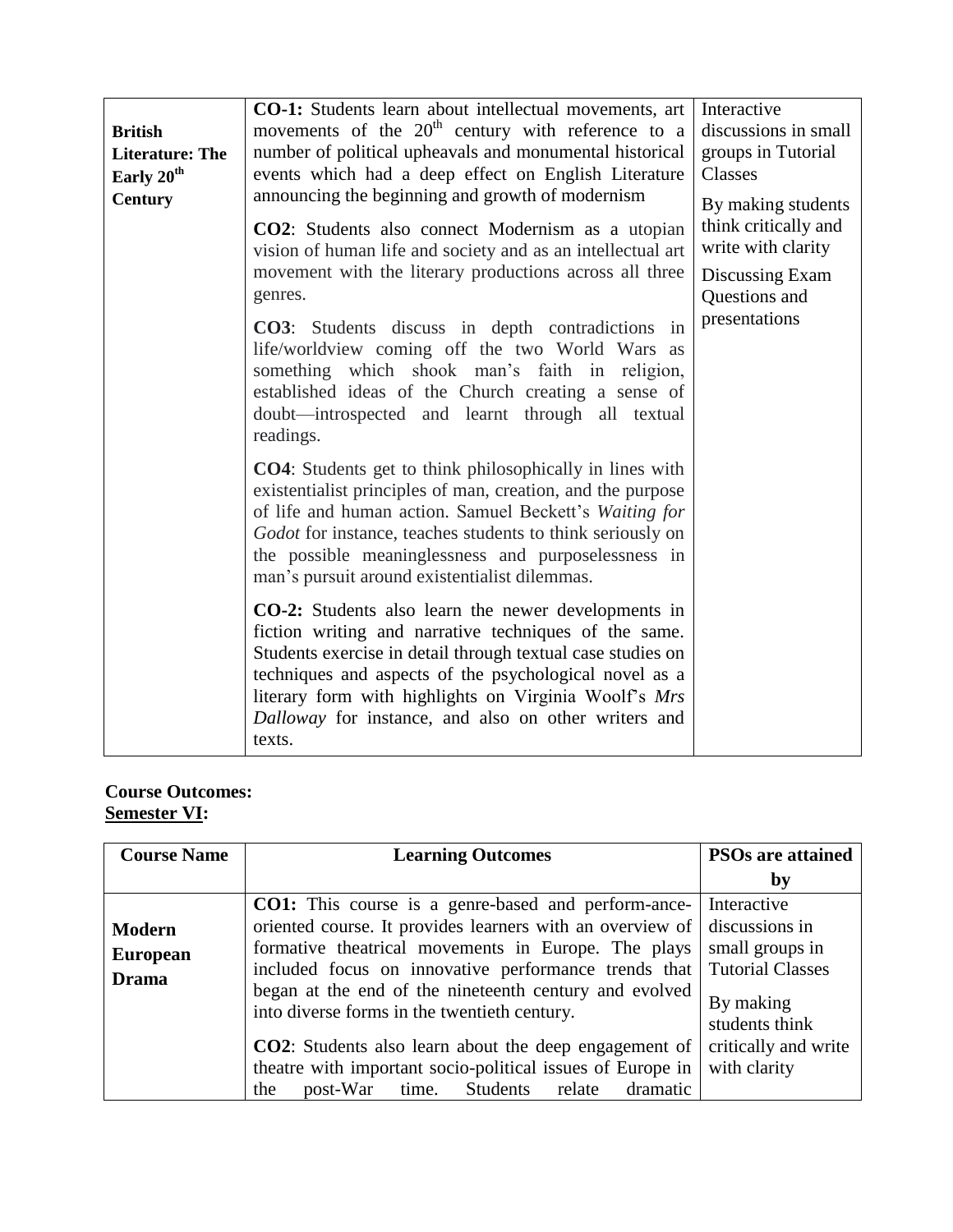|                                           | schools/movements such as Naturalist school, absurdist<br>drama, and Epic theatre with textual frameworks and<br>ideas and issues coming from various parts of Europe.<br><b>CO3</b> : Students also observe shifts in the language and<br>stylistic developments of drama as art and drama as<br>performative literature.                                                                                                                                                                                                                                                                                                                                                                                                                                                                                                                                                                                                                                                                                                                                                                                                                                                                                                                                                                                                                                                                                                                                                                                                               | Discussing Exam<br>Questions and<br>making students<br>give presentations                                                                                                                                                       |
|-------------------------------------------|------------------------------------------------------------------------------------------------------------------------------------------------------------------------------------------------------------------------------------------------------------------------------------------------------------------------------------------------------------------------------------------------------------------------------------------------------------------------------------------------------------------------------------------------------------------------------------------------------------------------------------------------------------------------------------------------------------------------------------------------------------------------------------------------------------------------------------------------------------------------------------------------------------------------------------------------------------------------------------------------------------------------------------------------------------------------------------------------------------------------------------------------------------------------------------------------------------------------------------------------------------------------------------------------------------------------------------------------------------------------------------------------------------------------------------------------------------------------------------------------------------------------------------------|---------------------------------------------------------------------------------------------------------------------------------------------------------------------------------------------------------------------------------|
| <b>Postcolonial</b><br><b>Literatures</b> | <b>CO1</b> : The course introduces students to texts being read<br>from a postcolonial paradigm with 'third world' subject<br>positions being highlighted such as 'ideology', 'discourse'<br>and 'power'.<br>CO2:<br>Students also practice critiques<br>of 'third<br>world'/'postcolonial' delineations<br>of themes<br>and<br>characters together with the distinct use of language and<br>style.                                                                                                                                                                                                                                                                                                                                                                                                                                                                                                                                                                                                                                                                                                                                                                                                                                                                                                                                                                                                                                                                                                                                      | Through regular<br>classroom<br>discussions on<br>texts and thematic<br>issues and also<br>Through written<br>assignments                                                                                                       |
| Literary<br>Criticism &<br><b>Theory</b>  | <b>CO 1:</b> This course exposes students to the history of ideas<br>in the twentieth century and the material and discursive<br>condition of intellectual production.<br><b>CO2</b> : The course teaches students critical merits of major<br>upheavals in political, social and intellectual fields in the<br>$20th$ century. Students get to study and discuss Marxist<br>critics like Antonio Gramsci who deals with the role of<br>the intellectuals in representing the ideas of the State.<br><b>CO3:</b> Students also understand Louis Althusser's<br>articulations of how the state uses the Ideological State<br>Apparatus and Repressive State Apparatus to oppress the<br>masses and connect it with relating citizenship with the<br>State machineries.<br><b>CO4:</b> It also enables students to understand Post-<br>Structuralist critics like Claude Levi Strauss, Jacques<br>Derrida and Michel Foucault who deal with the idea of<br>language and multiple trajectories of language use and<br>interpretation.<br><b>CO5</b> : It also gives readers to connect women's states with<br>theoretical gender articulations. Readings from Feminist<br>critics help students in forming critical perspectives on<br>gender hierarchy and women's position and role in<br>society.<br><b>CO6</b> : Students also understand and subsequently use<br>articulations by Postcolonial theorists such as Homi<br>Bhabha's ("How Newness Enters the World") in the<br>broad assimilation of 'third world' poetics with literary | Interactive<br>discussions in<br>small groups in<br><b>Tutorial Classes</b><br>By making<br>students think<br>critically and write<br>with clarity<br>Discussing Exam<br>Questions and<br>making students<br>give presentations |